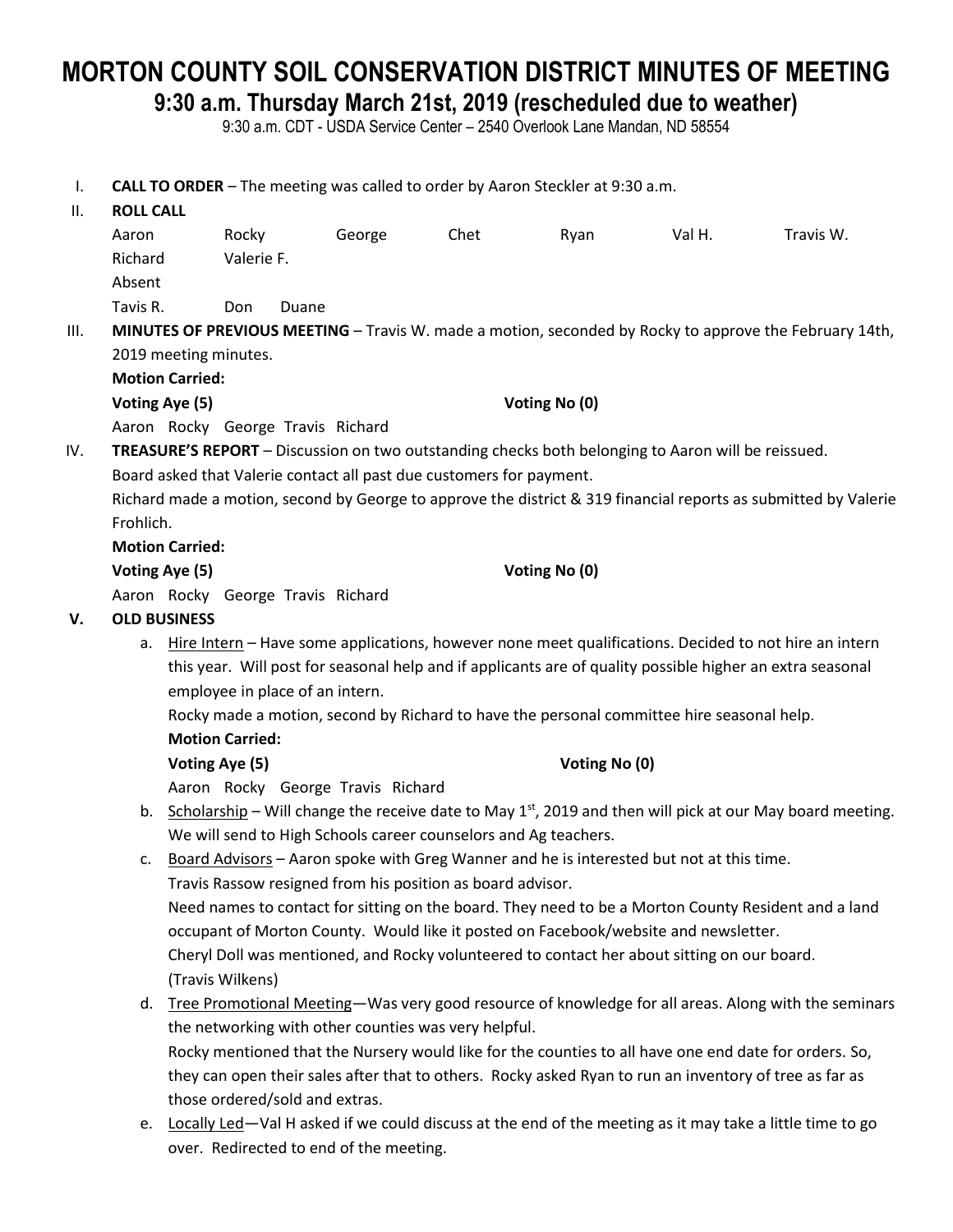#### **VI. REVIEW WORK PLAN/CALENDAR**

- a. Soil Health Work Shop work shop was great. Attendance may not have been the best because of weather. The on-line link was great. Also, the other video's and audio that are on the Menoken website are very good.
- b. Women's Ag Night Contacted all those who rsvp'd and told them about the reschedule and posted it on website and on Facebook. Originally had about 180 now we are at about 150. Would like the board members to be there by 5 o'clock to meet and greet the ladies and help where needed.
- c. Water Fest April 16<sup>th</sup> 7 Classes signed up so far. Board suggested dividing into two groups am & pm. Morton County SCD furnishes lunch for all that help in this event.

### **VII. NEW BUSINESS**

- a. 2019 Soil Conservation Achievement program: Looking to find someone in the western part of the county. Put a list of names together for next meeting. those who have used our programs and services. Contact Lance Gartner for his opinion.
- b. Leopold Award is due by April  $15<sup>th</sup>$  to short of notice to put a nomination in at this time
- c. Tree Cooler Maintenance Workshop Betty Brown from Divide County SCD puts on a workshop to show how to plant trees and apply fabric and how to maintain the tree cooler. Ryan would like to attend when we get more details.

Travis made a motion, second by Rocky for the staff to go to this work shop if it works into the schedule. **Motion Carried:**

### **Voting Aye (5) Voting No (0)**

Aaron Rocky George Travis Richard

- d. State Farm Board said to set it up with Rod Skytland to attend next board meeting to go over insurance. Contacted his office and he will not be able to make the April meeting but will be able to attend the May meeting. They also would like all driver's info to run new rates.
- e. Newsletter/brochure Board would like to see grazing designs/water development, water fest recap, women's ag day recap, article on cover crops, tree prep and fabric.
- f. Burleigh County Workshop Handed out a list of events happening at the Menoken Farm. Rocky also mentioned that North Dakota will be hosting the 2020 National Convention. After looking at our budget the board will discuss a donation to the Burleigh County SCD for these events.

# **VIII. REPORT OF DISTRICT PROGRAMS**

a. OMG – There is 150 Thousand left unspoken for, questioning what to do with it. Would like to have a group meeting to discuss how to use it. Money must be used by June 2020. Chet will set up meeting that him & Travis W. will be able to attend. The board is leaving the decisioning how to use the money in Chet and Travis's hands.

Chet is also going to send out letters to remind them of their practices.

# **IX. REPORT OF DISTRICT EMPLOYEES**

- a. District Technician
	- i. Board gave Ryan the authority to purchase small items as needed to get equipment and things up and running. The tractor is in the shop getting its service work done and valve/remote put in. In the future Ryan will do these things as he feels comfortable.
	- ii. Flat bed trailer tires are worn and need to be replaced. Ryan presented the board with 3 quotes.

Travis made a motion, second by Rocky to put 14 ply tires on the trailer going with the lowest bid.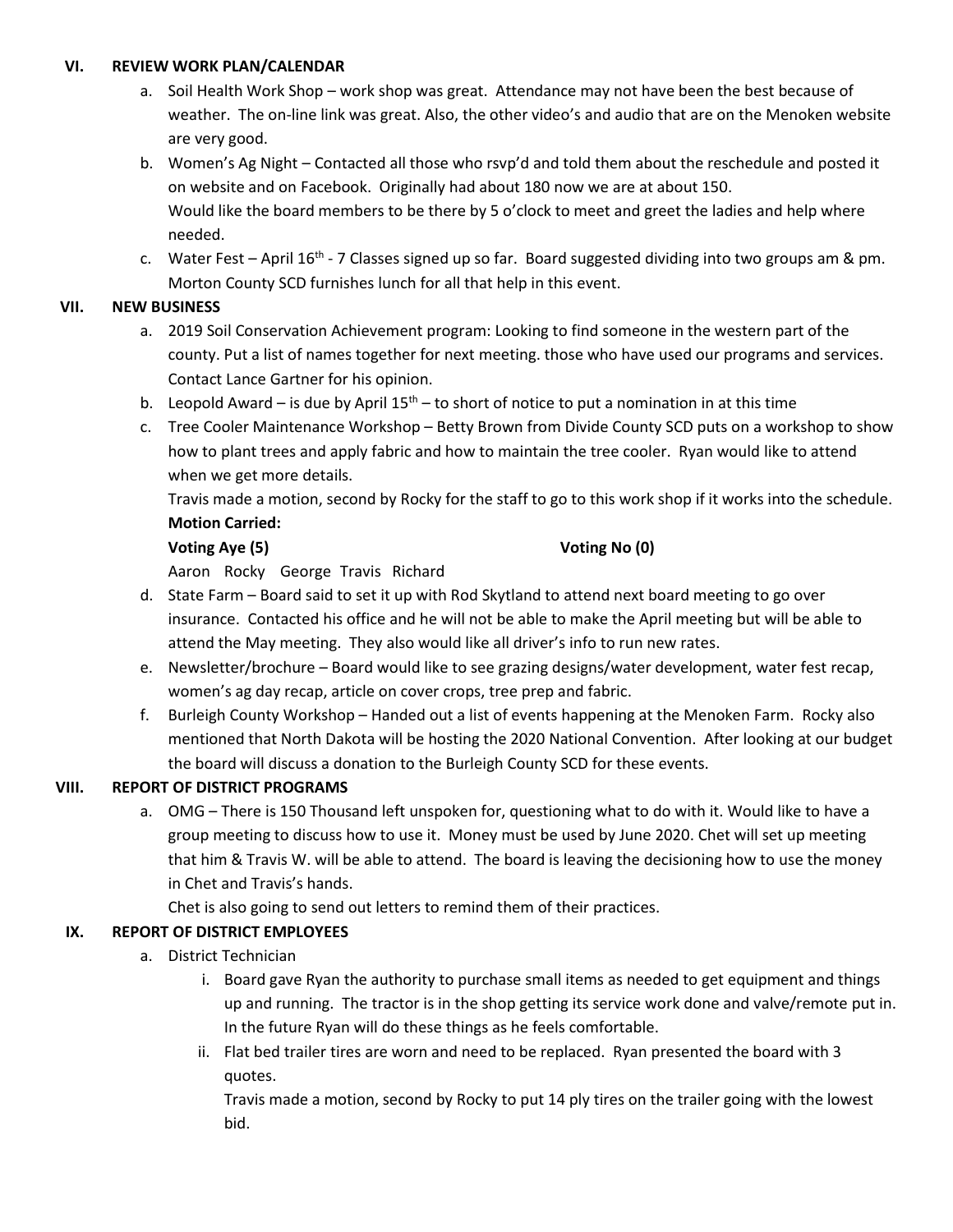#### **Motion Carried:**

**Voting Aye (5) Voting No (0)**

Aaron Rocky George Travis Richard

- iii. Other updates on equipment: Enclosed trailer, looks good working on the tracking devise. The planter/fabric machine will review with Chad from Burleigh
- iv. Tree update: Trees are ordered, and fabric has ordered. All down payments have been contacted. Producers have been contacted for the daple cost share. Ryan to do research on what to charge other counties for picking up and hauling their trees.

# b. District Secretary

i. Morton County Fair Ad – Richard made a motion, second by George to place the same ad that we placed last year.

# **Motion Carried:**

# **Voting Aye (5) Voting No (0)**

Aaron Rocky George Travis Richard

ii. Women's Ag speaker Jenifer Holle – Gift card for speaking.

George made a motion, second by Richard to get a \$50 Visa gift card for Jennifer for speaking. **Motion Carried:**

### **Voting Aye (5) Voting No (0)**

Aaron Rocky George Travis Richard

iii. Quick Books will no longer support payroll for the version we have. As of May  $31^{st}$ , we will have to upgrade.

Travis made a motion, second by Rocky to upgrade our quick books program to support the payroll portion.

**Motion Carried:**

# **Voting Aye (5) Voting No (0)**

- Aaron Rocky George Travis Richard c. 319 Watershed Coordinator
	- i. Watershed Model -- Chet informed the board that 319 will pay 60% of the cost if the county will cover the other 40%. The model runs \$1378.00. The board asked to wait to discuss it next month after they look at the budget.
	- ii. BMP training was done, and reimbursement was sent in and received for November through February.
	- iii. Waiting for info on water training course. Chet to attend and Ryan & Valerie possible attend.
	- iv. Chet will give a presentation in Hebron on what the SCD has to offer.
	- v. Working on revising the brochure for the new watershed project. Will have a poster made for the wall. Richard suggested to check with Quality Quick Print for pricing. Richard made a motion, second by Travis to proceed with the brochure and poster with reasonable prices.

# **Motion Carried:**

# **Voting Aye (5) Voting No (0)**

Aaron Rocky George Travis Richard

vi. Chet will attend a board meeting with parks & rec

# **X. SPECIAL COMMITTEE**

**a.** Would like to go ahead with another mentor ship program but with a smaller group @ 3. Would like to look at college grads for the new program. Chet to talk to Don about the program.